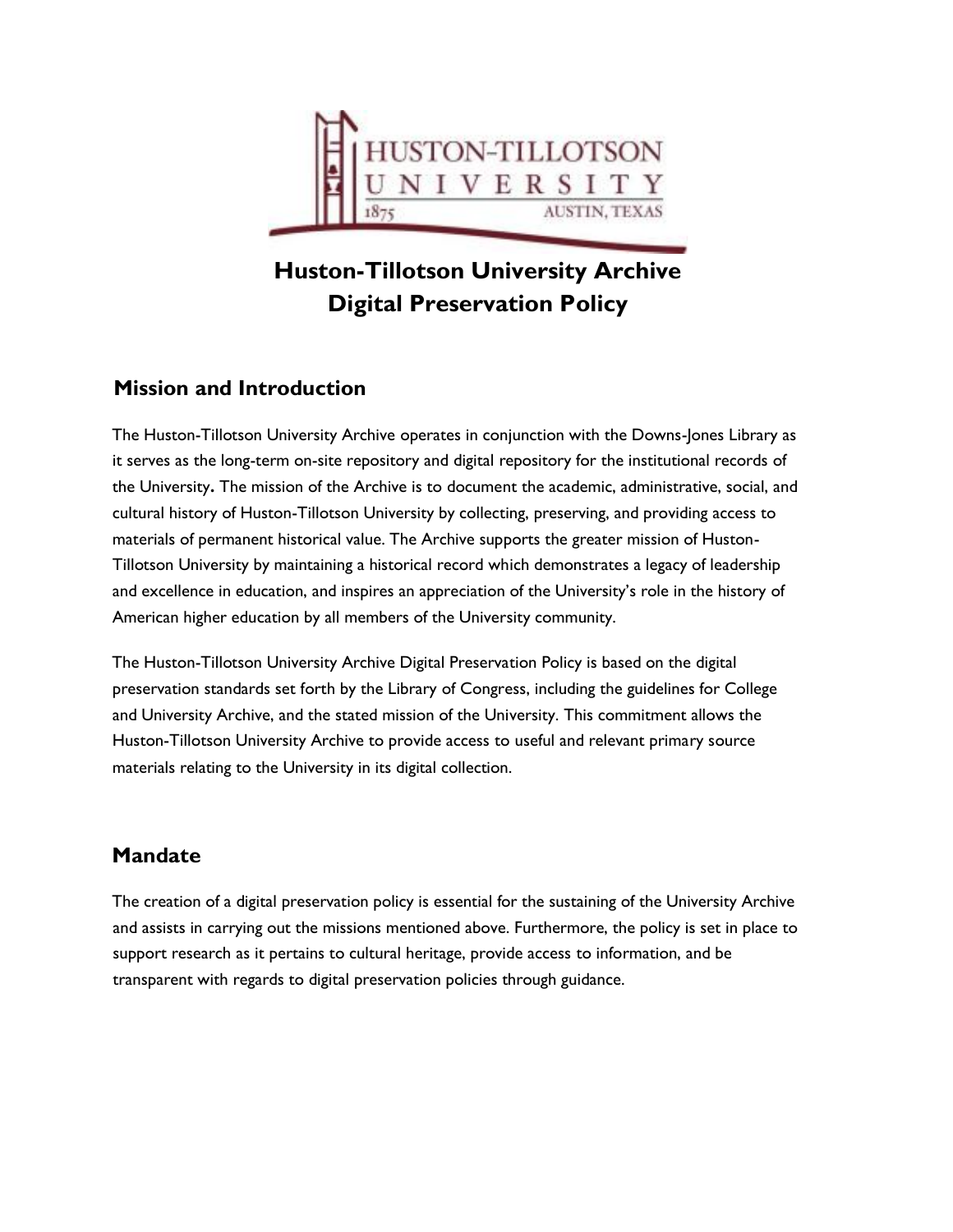# **Scope**

### **Content Sources**

The University Archive currently contains a large volume of collection materials undergoing archival processing. These collections include a wide variety of unique materials, including administrative records, presidential papers, photographs, yearbooks, newspapers, scrapbooks, audiovisual materials, and campus publications. The collections also include records from Samuel Huston College, Tillotson College, and the current merged institution, Huston-Tillotson University. New materials are continually added to the collection.

The Archive seeks to continue to document the academic, social, administrative, and cultural history of the University by collecting materials from the following groups:

- University departments, offices, and committees
- Student and campus organizations
- Key alumni, faculty, and staff

The Archive is interested in collecting records which best illustrate the purpose, activities, growth, and policies of these groups. An "end product"—a final report, for example, instead of a draft, is generally most useful for these purposes. The Archive primarily seeks to collect related groups of materials rather than individual items; materials should be sent to the Archive in quantities of one box or more. The following guidelines are intended to assist administrators, faculty, staff, students, and other members of the University community in identifying the portions of their records that are suitable for transfer to the Archive. This list is meant to be a guide, and is not definitive. For questions regarding the types of records listed here, or about materials not included in the list, please [contact](https://htu.edu/academics/library/about-the-library/staff) the University Archivist.

### **Content Types**

The University Archive collects the following types of materials:

Policy statements, reports, meeting minutes, substantive memoranda, correspondence, and subject files of the University's:

- Office of Institutional Planning, Research and Assessment
- Office of the President
- Major academic and administrative programs and committees
- Records of academic, service, and social organizations of students on campus, including Greek Letter Organizations and other campus student groups
- Records of University departments, including meeting minutes, reports, and course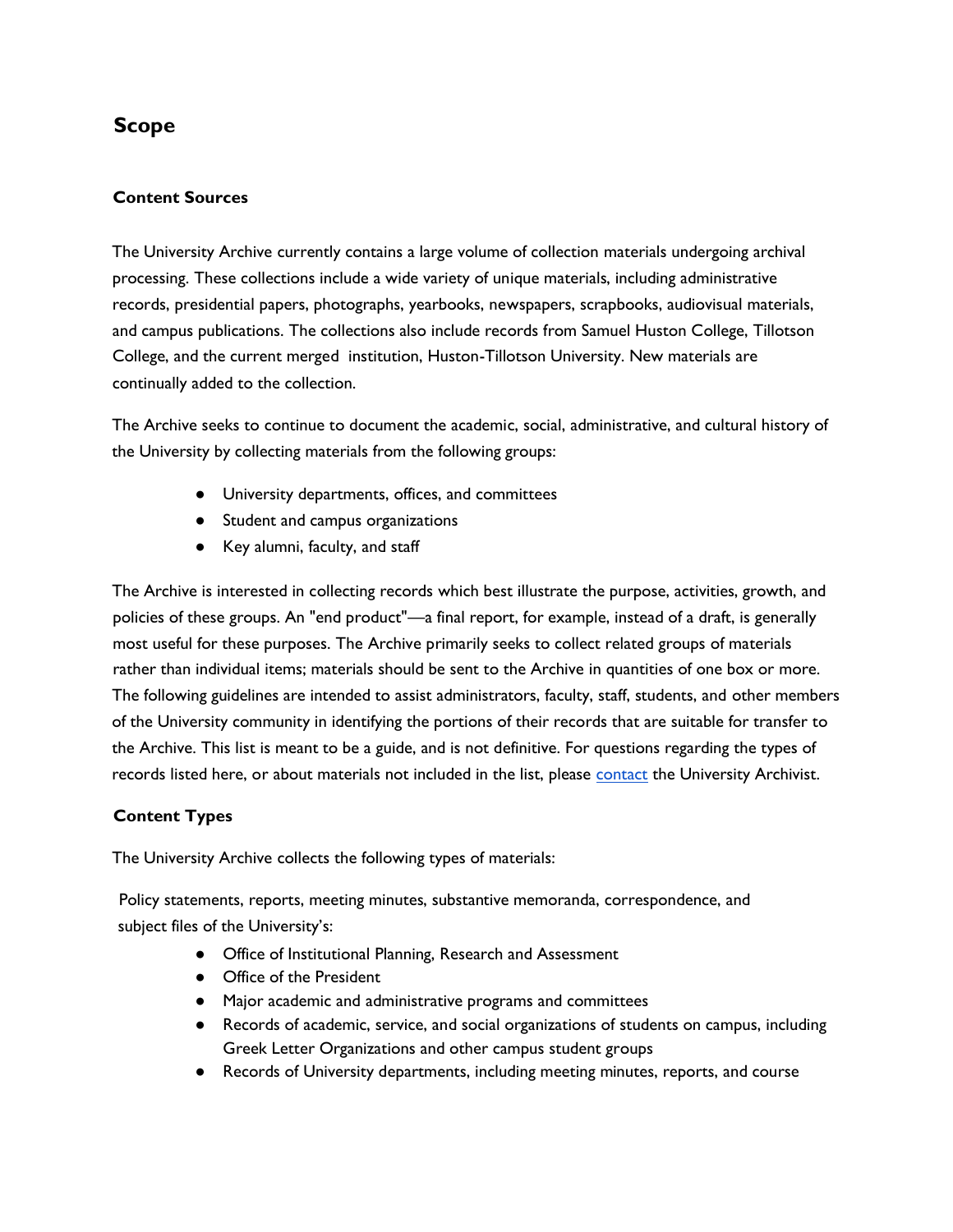#### syllabi

All publications about or distributed in the name of Huston-Tillotson University, including:

- Books
- Posters
- Newsletters
- Magazines
- Catalogs
- Special bulletins
- Yearbooks
- Student newspapers
- Alumni magazines
- Ephemeral materials
- Reports of self-studies, accreditation visits, annual budgets, and audits

Other materials may include:

- Personal and professional papers of alumni, faculty, and staff who have had a significant relationship with Huston-Tillotson University, and whose records have long-term research and historical value
- Reports of the Office of Admissions
- Records of the Office of the Registrar, including calendars, class schedules, and graduation rosters
- Oral history recordings and transcripts

Special format materials which document the operation, development, activities, and culture of Huston-Tillotson University, including:

- Photographs
- Slides
- Negatives
- Motion picture films
- Audio and audiovisual cassettes
- Maps
- Blueprints
- Plot plans of the campus and its buildings
- Oral Histories
- Master's theses and final capstone projects
- Artifacts related to the history of the University
- Electronic records and descriptive aids for maintaining access to the records.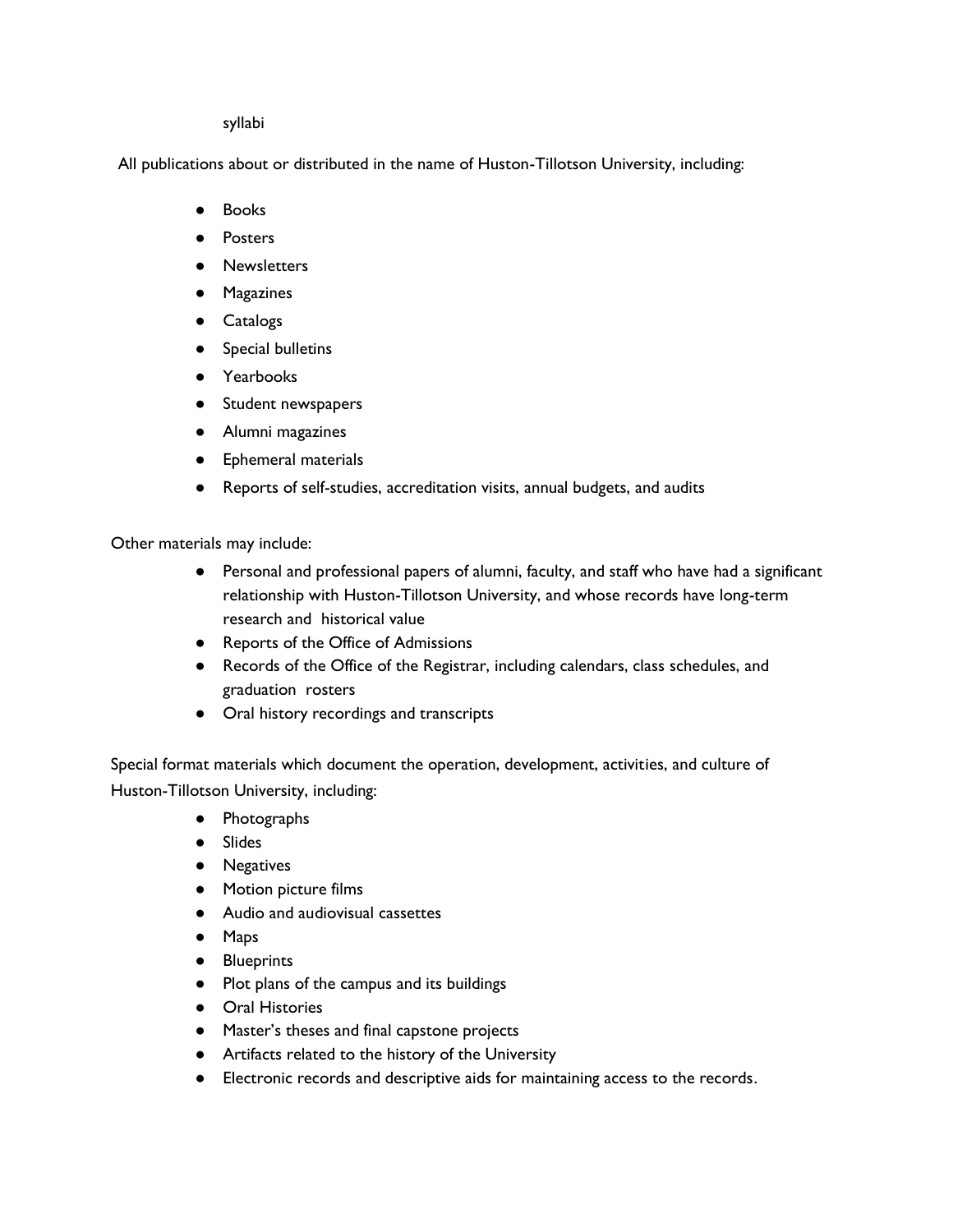### **Principles**

The following principles include the use of and plans for digital preservation:

#### **Access and Use**

The University Archive is committed to preserving University records and making them available for research as soon as possible after receipt. However, the University Archive may have a legal, institutional, or other obligation to restrict access to some collections or parts of collections. Digital collections and objects will be accessible and easily found through the digital archive database.

#### **Community-Minded**

The University Archive aims to establish and preserve digital records of the University's educational programs and administrative policies, as well as student activity and social organizations. The unique materials housed in the Archive provide tangible evidence and historical perspective of the development and growth of the University, which is essential to staff, faculty, students, alumni, and the larger Huston-Tillotson University community.

#### **Deaccession**

Digital objects may be deaccessioned from the Archive and digital collection for review and/or disposal on a needed basis based on collection development policies

#### **Intellectual Property**

The University Archive upholds intellectual property rights, privacy concerns, and security of the content in our care. Staff document actions and preserve information about digital objects' rights and privacy concerns.

### **Sustainability**

The University Archive efficiently plans and implements digital preservation activities that best manage the current environment and sustain resources for future use.

# **Digital Preservation Model**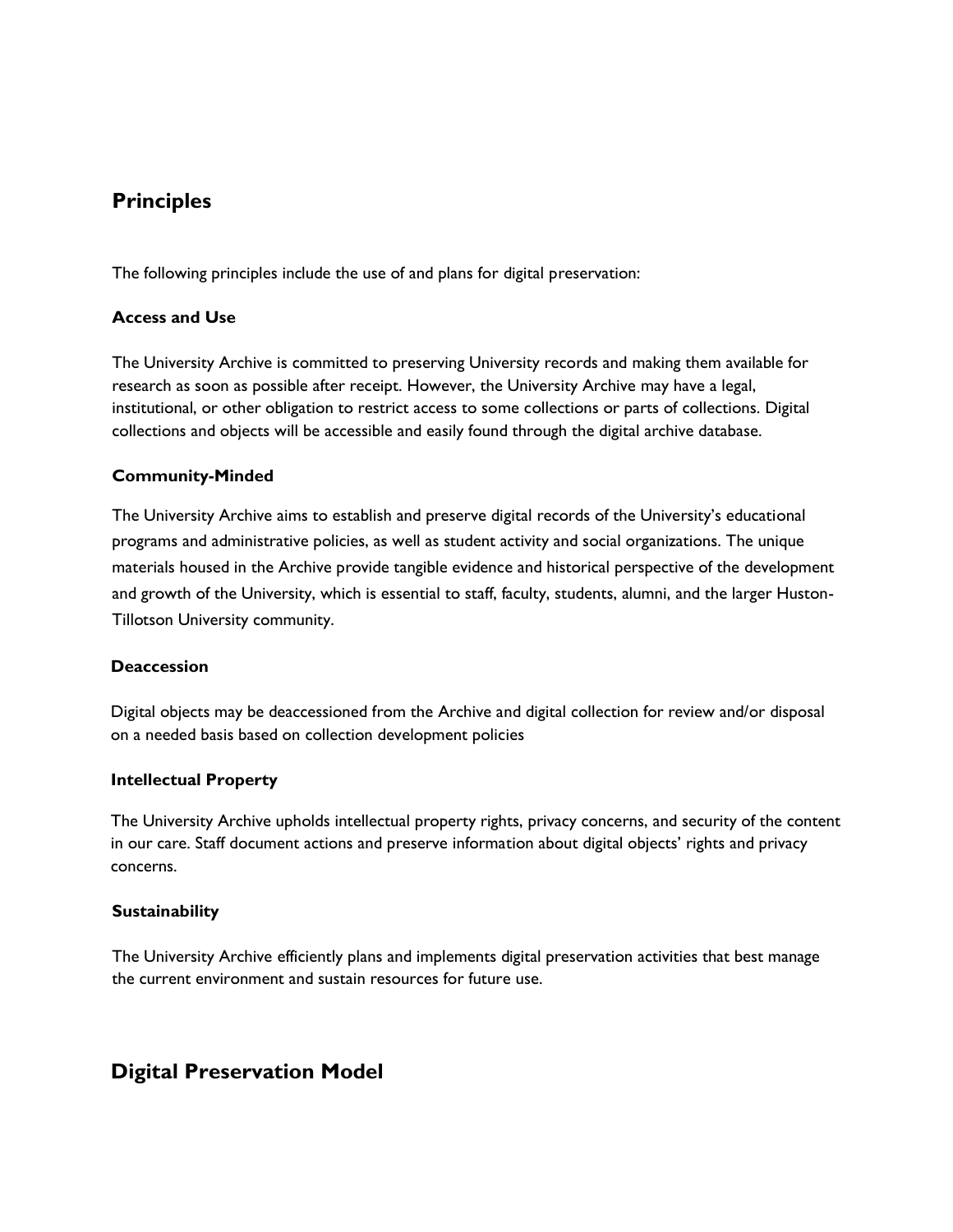The University Archive follows the digital preservation life cycle model

**Creation** - The first stage in the records life cycle, when records are accumulated either through creation or receipt.

**Selection** - the process of identifying which records to retain because of their enduring value

**Integration** - the process of accepting electronic content or metadata into an electronic repository or database

**Metadata** - the information used to describe the intellectual content as well as the technical properties of a digital asset, such as date/time of creation, subject, restrictions, equipment used, dimensions, location, title or other descriptions about the material(s).

**Storage** - digital resources must be stored in a manner that is consistent with accepted best practices in the digital preservation community. The University Archive uses ContentDM as its digital repository platform.

**Sustainability Planning** - the University Archive adopts strategies on the basis for future preservation actions with regards to migration to new formats and emulation of current software on future computer programs.

**Preservation Management**- the University Archive engages in the management and protection of digital information to ensure authenticity, integrity, reliability, and long-term accessibility.

### **Challenges**

The University Archive will keep abreast with the changes and new developments with regard to the Huston-Tillotson University's community needs, digital preservation processes, technologies, and software. Staffing, equipment, storage, and training will be required throughout the lifetime of the digital archive. The University Archives' staff will maintain a strategy that ensures the full range of digital preservation and further development with the guidance of relevant standards and practices.

### **Roles and Responsibilities**

The University Archive and its digital collection, both digitized and born-digital assets, are available for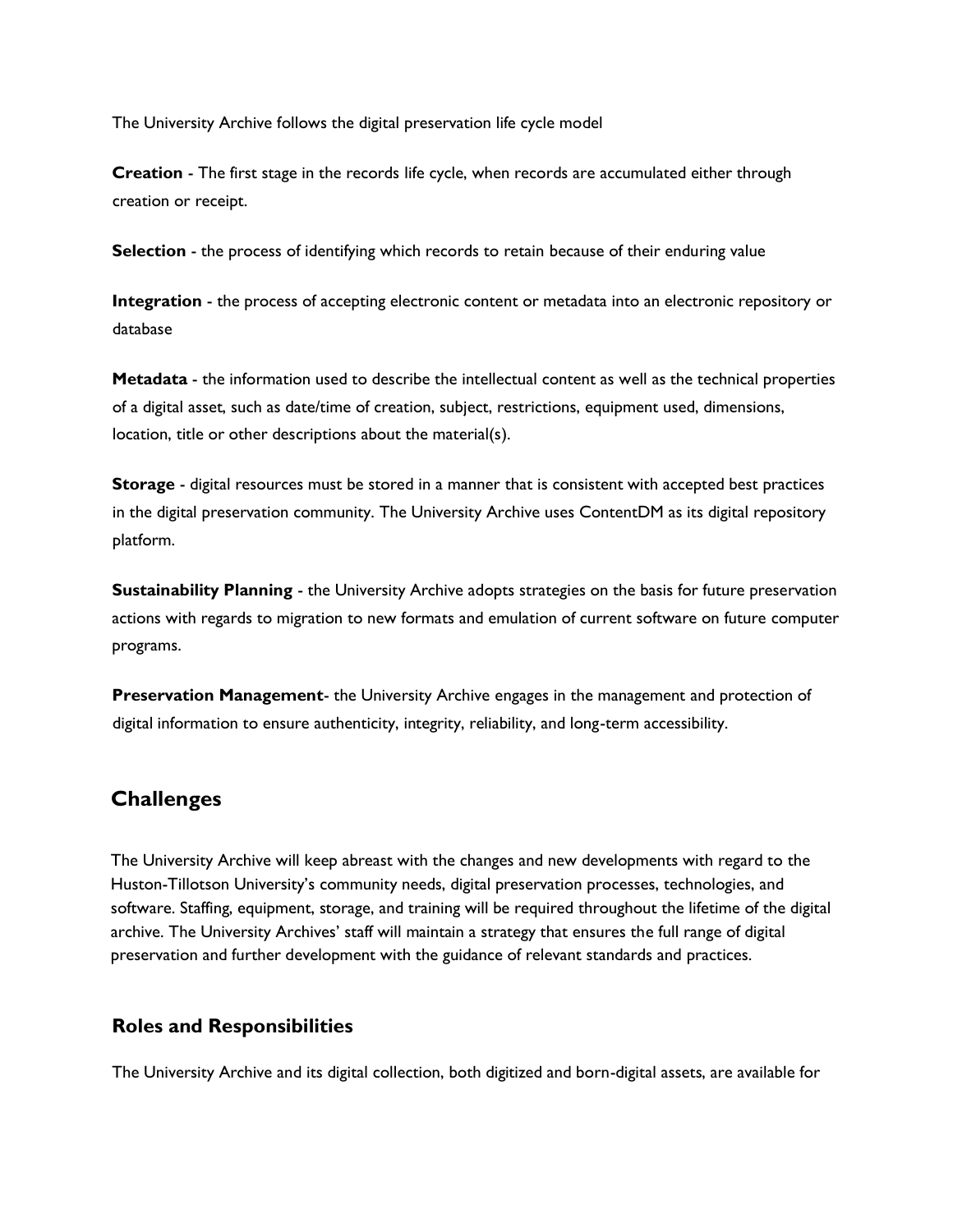use by Huston-Tillotson University faculty, staff, students, and alumni, as well as the general public or other organizations. All affiliates and non-affiliates of Huston-Tillotson University who use content identified stated in this digital preservation policy, currently stored in the digital archive, and posted on social media(s) are responsible for honoring applicable copyright restrictions, licensing agreements, and University Library and Archive policies.

# **Copyright and Terms of Use**

Patrons are advised to become familiar with the copyright law as defined in Title 17 of the United States [Code.](https://www.copyright.gov/title17/) Researchers assume all responsibility for adherence to copyright laws and must be sure to clear copyrights to the material they use.

Permission to use materials and purchase photocopies from the Huston-Tillotson University Archive does not convey the permission to publish, exhibit, quote beyond fair use, or otherwise reproduce materials in full or in part. Securing these permissions is the responsibility of the user, not of the University or the Archive. As a general rule, no material written by a person still living may be quoted, paraphrased or used in any way without the consent of the author.

Patrons who wish to quote, publish, exhibit, or reproduce material from the Huston-Tillotson University Archive and its digital collection must request permission in writing to: University Archivist, Downs-Jones Library, 900 Chicon Street, Austin, TX 78702, or archives@htu.edu. The University can only grant permission to publish texts or images for which it is the copyright holder. The University does own the copyrights to most of the material in the University Archive, including printed materials published by the University, records created on behalf of the University, digitized assets, and born-digital assets. This policy also applies to social media posts created by the University Library and Archive that showcase any archival collections which have been digitized, as well as any born-digital assets. In cases where the copyright is held elsewhere, the University Archivist will try to assist patrons in identifying and locating the copyright owner.

Patrons will supply the University Archive with a copy of the publication or work in which archival material is published or in which substantial information or material from the Archive and the digital archive is cited.

Huston-Tillotson University will be held blameless for the infringement of copyright or publication rights by others due to deliberate or negligent misuse of the permission granted to examine or copy materials in the University Archive and its digital collections.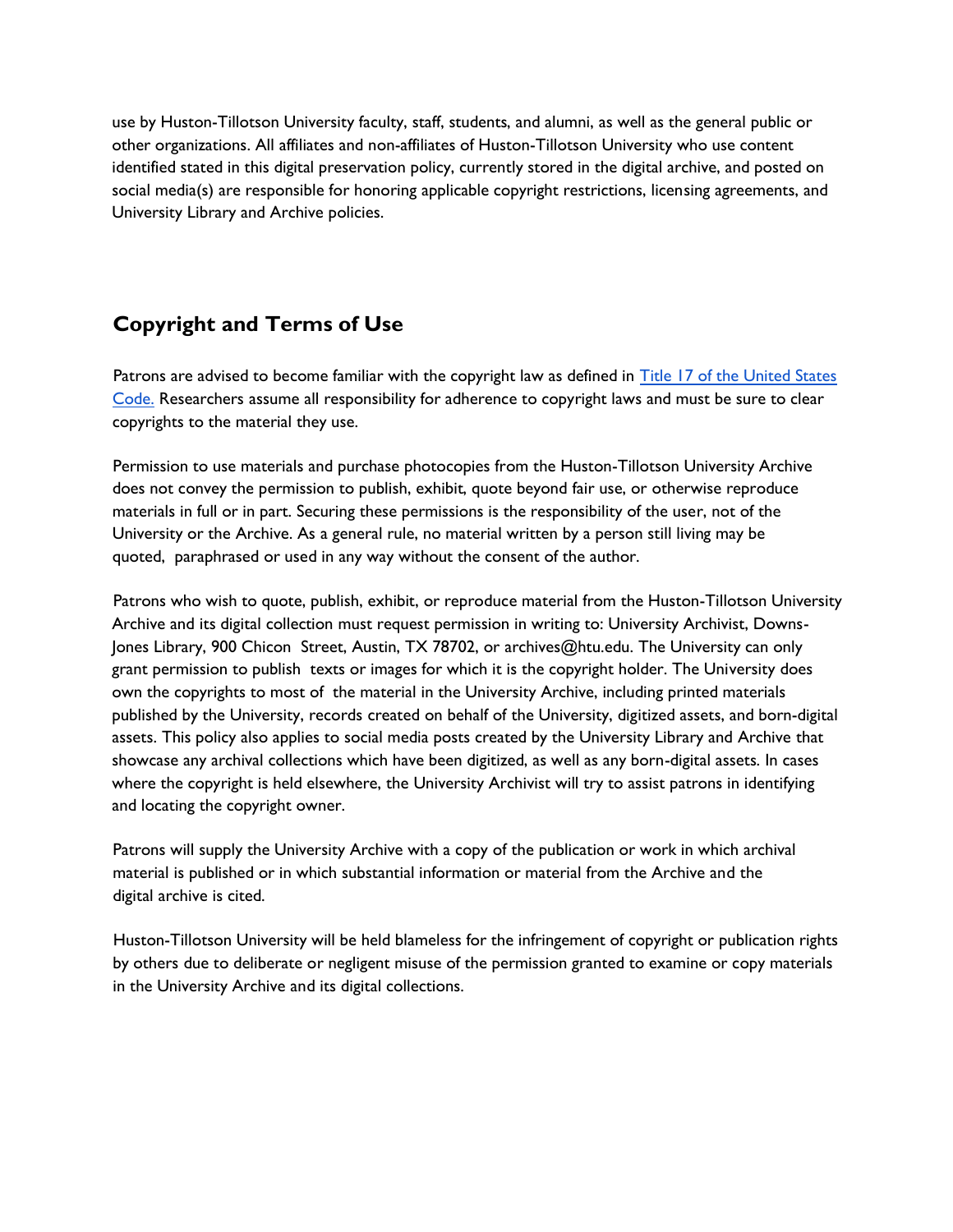# **Citation**

The following citation line is to be used with photographic reproductions from our collections:

Title of Item. Courtesy of Huston-Tillotson University Archive, Austin, TX, USA

The citation format for unpublished materials from the University Archives is:

[Identification of item], [# and name, Box #, Folder #], Huston-Tillotson University Archives, Downs-Jones Library Archive, Huston-Tillotson University, Austin, TX

### **Policy Review**

This policy and actions mentioned above will be evaluated regularly to ensure that implemented strategies continue to support the University Library and Archives' mission and policies, the use of resources, and the adaption of evolving technology and software, and the needs of the Huston-Tillotson University community and researchers.

### **Glossary**

**Accessibility -** refers to the relative ease with which digital assets are available through technological means to be accessed, shared, exchanged, and otherwise used.

**Born-digital -** items created and managed in a digital format.

**Digital asset -** content that is recorded and transferred in a digital format. It may include text, still images, moving images and sound recordings, collections that are digital (i.e., digital art, research datasets, photographs, and other types of media originally created in digital format or digitized from another format or state (i.e., a digital surrogate) that is created, stored, or maintained by an archive.

**Digitization -** a set of processes that converts physical resources to a digital form, or that creates materials in a digital form (born digital). These processes include digitized objects, digital assets, descriptive and technical metadata of the digital assets, to provide basic contextual information for researchers, and provides quality control of digital assets and metadata.